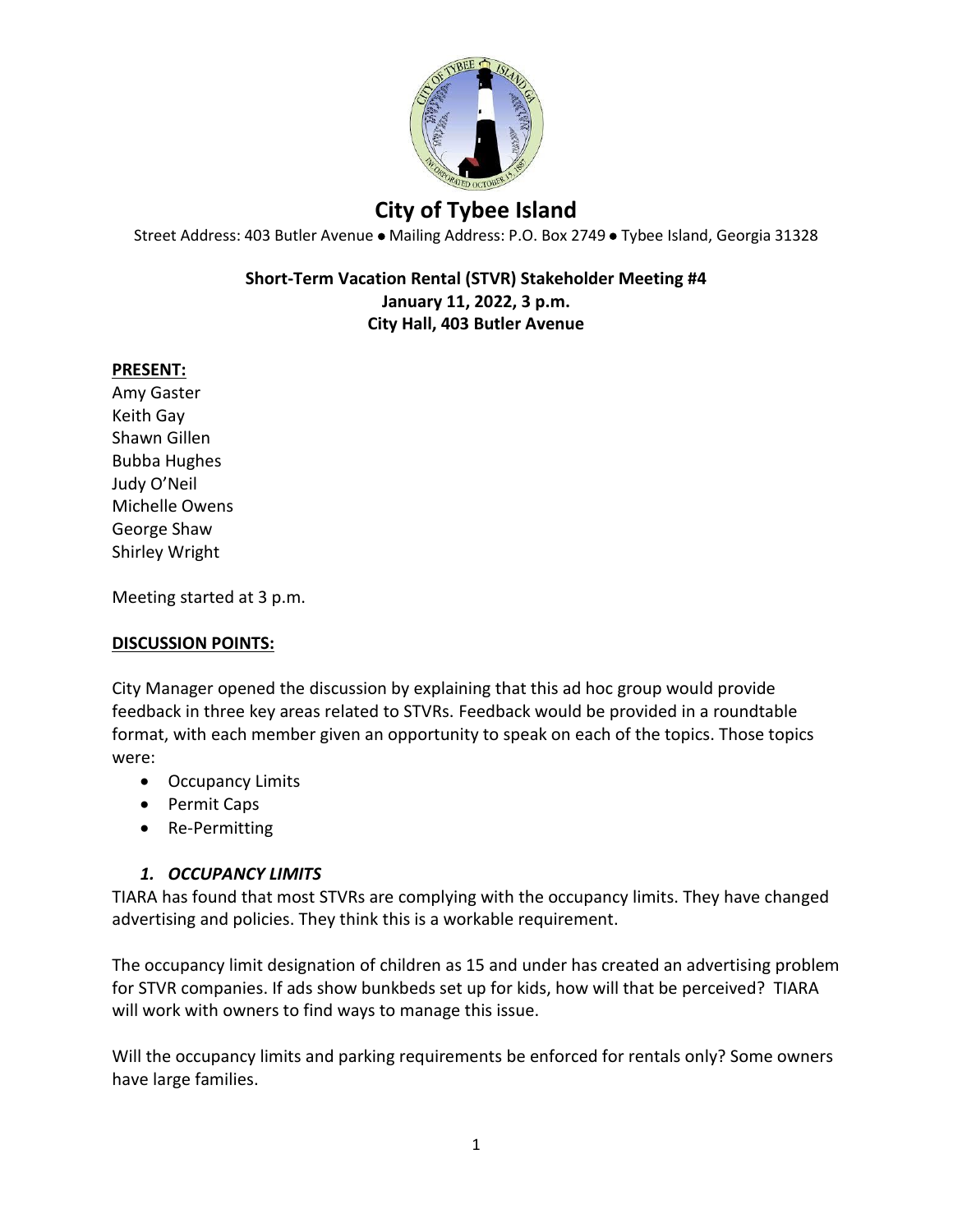

Street Address: 403 Butler Avenue . Mailing Address: P.O. Box 2749 . Tybee Island, Georgia 31328

City manager clarified that the ordinance does not distinguish between owner and renters. Owners can stay in their homes with as many family members as they wish.

City attorney clarified that parking limits apply only to renters.

Many larger homes on Tybee are built for large groups. It would be helpful to clarify whether owners are held to the same standard as renters.

City manager clarified that children 15 and under will not count against occupancy limits.

Some residents don't feel the occupancy issue is settled. They could not find an industry standard and also believe the issue about how children are counted needs to be reconsidered. Perhaps the ordinance should use "persons" instead of "adults" to limit the number of kids.

Can the number of days per year that a house is rented be limited? Can overnight stays be required to prevent house parties? Can a cap be placed on the max number of people in a house despite the number of bedrooms?

Council should consider and plan for the people who live on Tybee full time. Even people who live in non-residential areas want peace and quiet too. How many people can you invite into your community and still feel like a community? What's our vision?

City needs to determine what is considered a bedroom and clarify that. People will push the limits by putting beds in garages.

Can code enforcement or management companies verify who actually shows up for the rental and see if it matches the reservation? Management companies believe that is not humanly possible. The companies do evict and fine people who violate the stay if it is reported.

Most visitors are families who visit the beach. Can't regulate blood relatives. Trying to verify occupancy is shaky legal ground. The definition of family is changing.

Across the country, enforcement is the hardest thing to do. Address some issues up front, like defining what is a bedroom.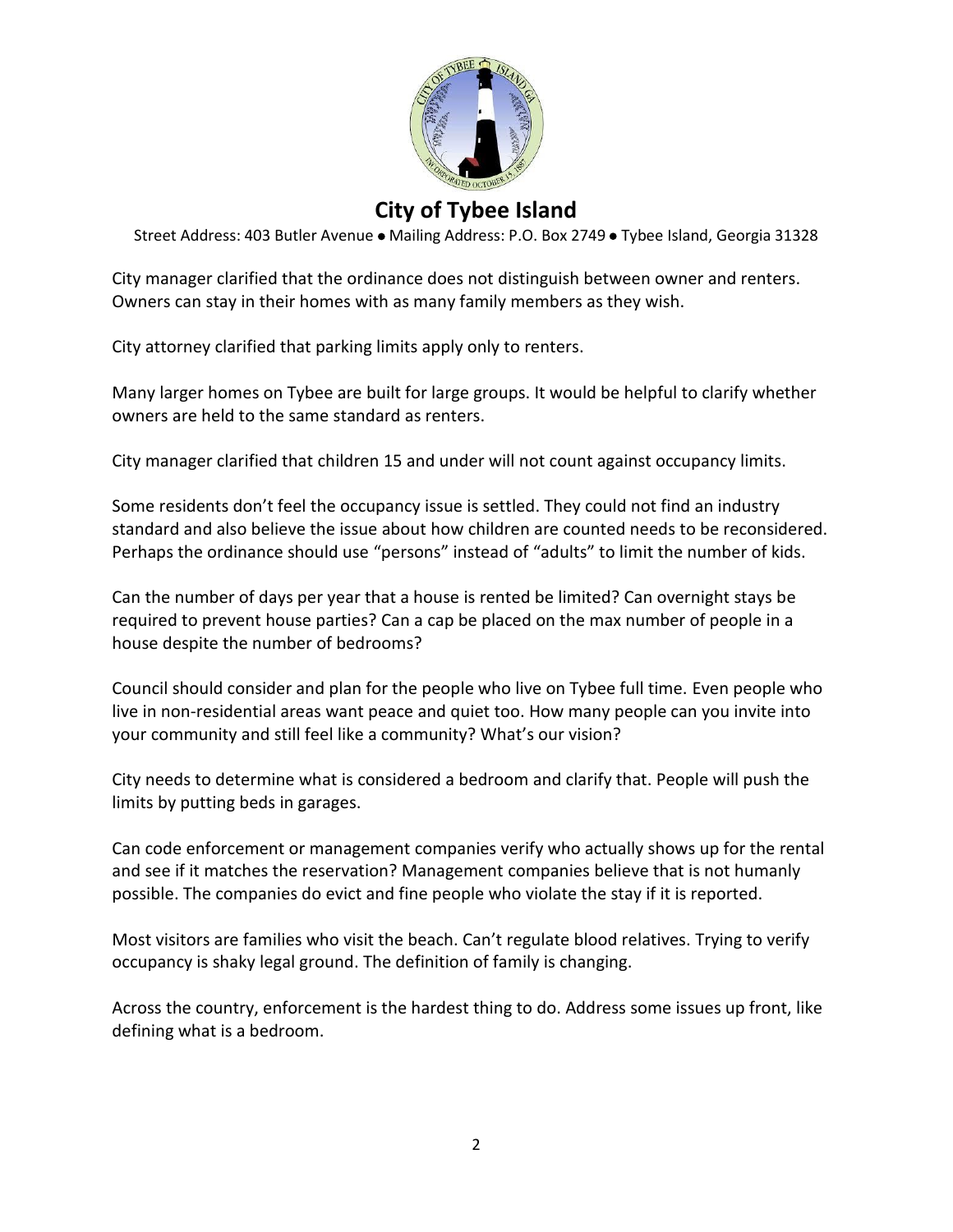

Street Address: 403 Butler Avenue . Mailing Address: P.O. Box 2749 . Tybee Island, Georgia 31328

Some of the discussion about occupancy is really about behaviors like overcrowding, noise, being good neighbors. Occupancy is about noise. We want the disturbance managed. Eight people can make as much noise as 12.

There could be more to it than behavior. Community feels it's more about an intangible element – sense of community. Occupancy is a way to resolve the noise, but it's more than that. More to the issue than behaviors.

It's also about numbers, not just behaviors. 1,000 well-behaved citizens still stress the resources.

Conversely, when there's 30,000 cars on the island, not all of those are STVR stays.

Local management companies flag a guest if they had bad behavior and don't rent to them again. Companies like Airbnb also have a system to flag problem guests.

A stakeholder group of Savannah owners should be held also. They hardly come to Tybee anymore due to STVRs. This group is forgotten about in the discussion. They need to be considered.

### *2. PERMIT CAPS*

The permitting of STVRS got out of control. Solutions will be hard. What is the correct percentage of STVRs to homeowners. We have to decide. What makes a neighborhood? How many people is too many?

A cap is necessary if re-permitting of STVRs is allowed. If re-permitting is not allowed, no cap is needed, as attrition will lower the numbers. We can't have both. We need balance.

Consider how city will handle people who have permits but don't use them? Will they be treated the same as income producing properties?

Can the number of permits be dealt with by allowing a certain number per block, or will that seem more like a punishment?

A cap may have too many repercussions. Families change and owners may need to rent their homes if they can't visit as often, to offset taxes and other costs.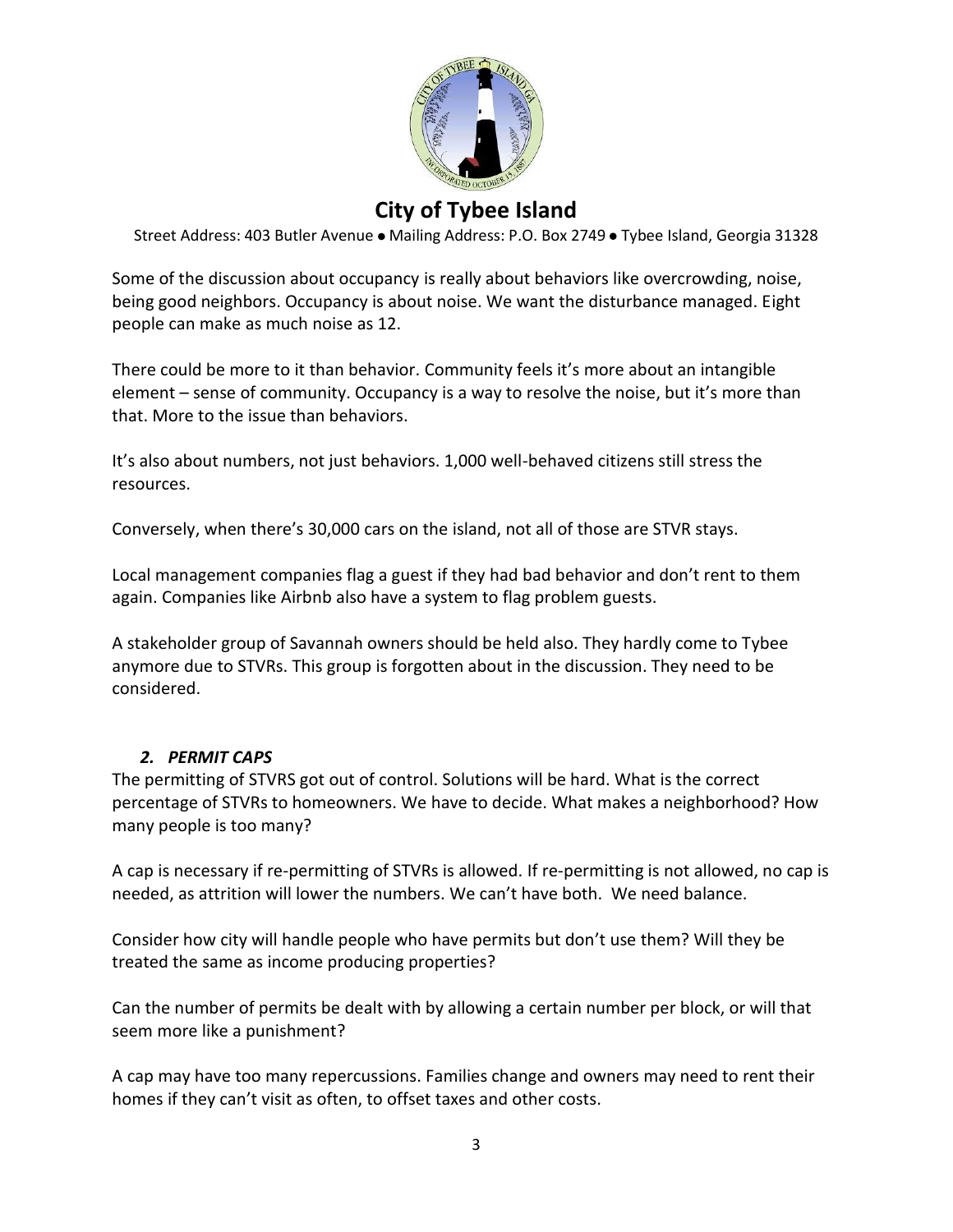

Street Address: 403 Butler Avenue . Mailing Address: P.O. Box 2749 . Tybee Island, Georgia 31328

From a realtor's perspective, implementing caps will impact home valuations and result in bad press. Homes for sale after the moratorium have fallen to 20 at the present compared to 100 a few years ago.

Make sure the city doesn't create two classes of homeowners: those who can rent and those who can't. Those who aren't allowed to rent could end up renting illegally.

There will always be two classes of homeowners with or without caps. Those who rent their homes and those who don't: The real problem is the city's inability to penalize problem renters. Cited renters don't come back.

Penalizing problem renters should also be a responsibility of the homeowner who is renting the property. They shouldn't be putting that responsibility on government.

The re-permitting issue is also about quality of life in a neighborhood. Renters are not the people who add to quality of life. Doesn't matter how great they are, they are not neighbors. Some residents want quality of life.

Conversely, some residents don't have issues with renters. They like meeting new people.

Explore the possibility of how many STVRs one person can have, how many days they can rent and how many days it can be rented without the owner on-site.

Limiting ownership is a challenge. Some are owned by LLCs for liability reasons. Others are owned by family trusts and have been for over a century. If permits are capped, a grandfathering is essential. Property owners deserve the right to maintain use of their property.

Re-permitting can be offered for properties in good standing – taxes paid, no outstanding fees.

Some communities offer an exemptions. Properties don't count against the cap if the owner is on site. Consider creating a category of owner occupied.

Be careful not to negatively impact the value of a home. This could create more exclusivity. Only people who could buy a property are the ones who can afford it without renting.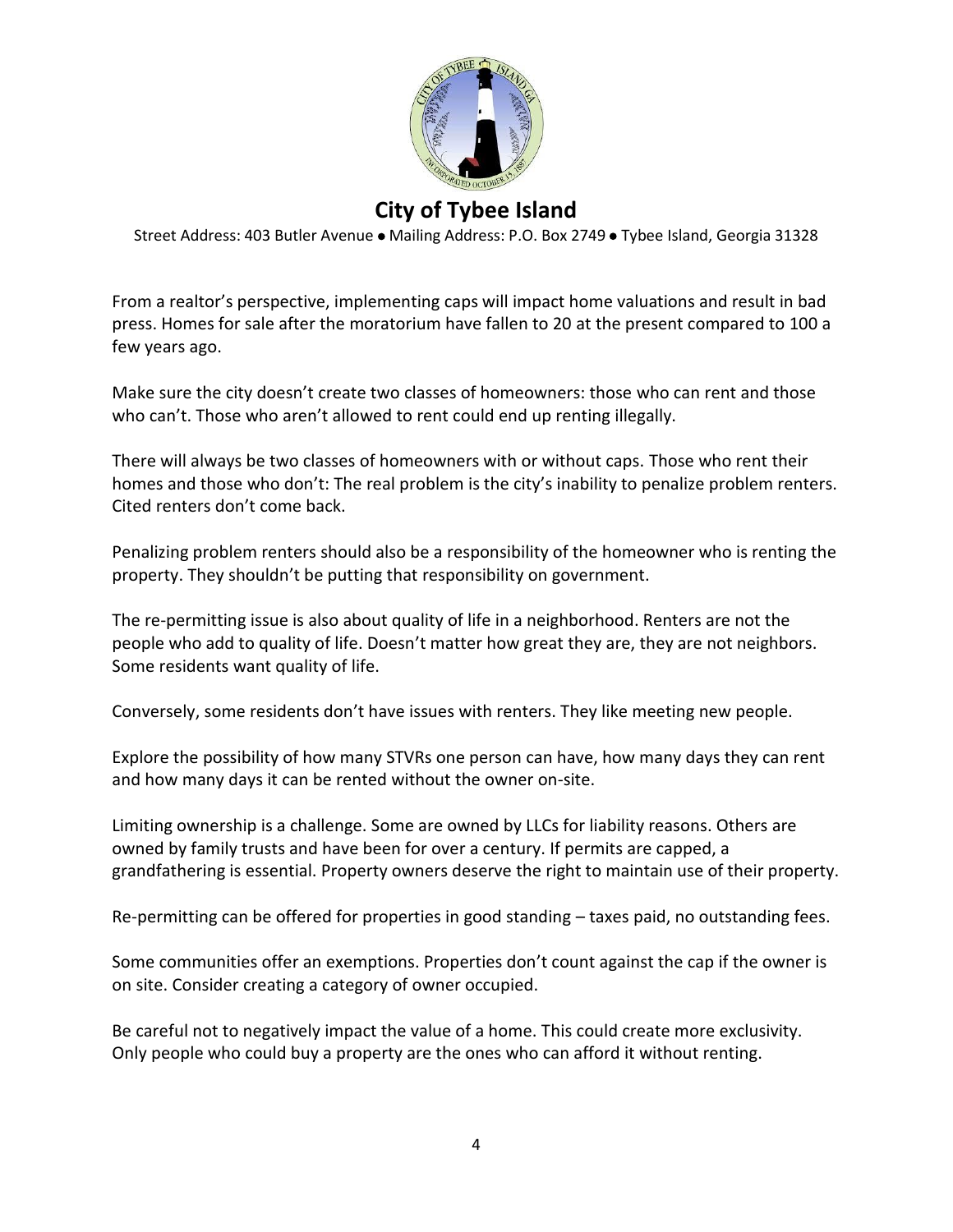

Street Address: 403 Butler Avenue . Mailing Address: P.O. Box 2749 . Tybee Island, Georgia 31328

Real Estate experience shows that 85 percent of Tybee homebuyers bought homes because they could rent them to cover expenses. This island does not portray itself as a place more affluent people would go. They got to Hilton Head and south of Tybee.

Leave C1, C2, RT zoning as it is.

How will the new STVR staff person work? Will that person do more vetting of applications?

The city should continue to raise its STVR fees and fines as other cities have done. That would limit who would comes here. City manager instructed that fee structure is based on expenditures put toward STVRs.

City attorney instructed that fines are limited to \$1,000 by Georgia law.

#### **3. Re-Permitting**

What will a process to allow re-permitting look like. Will there be a waiting list? The process will involve the city issuing a number of how many STVRS are allowed in a zone and will stick with that number.

If city limits the number by block, it won't need a cap.

If a waiting list is created, when a property is sold, the next name on the list would get the permit, not the new owner of the house that was sold.

Maintaining a waiting list at the block level is cumbersome.

A waiting list would prevent re-permitting. That is not fair and could be a legal nightmare.

No way is going to be fair to everyone.

Homes that transfer due to inheritance are a different case. That needs to be considered.

Occupancy should not be limited based on cars and parking capacity.

Parking doesn't bother residents if it's legal parking.

Day trippers parking in the right of way is problem.